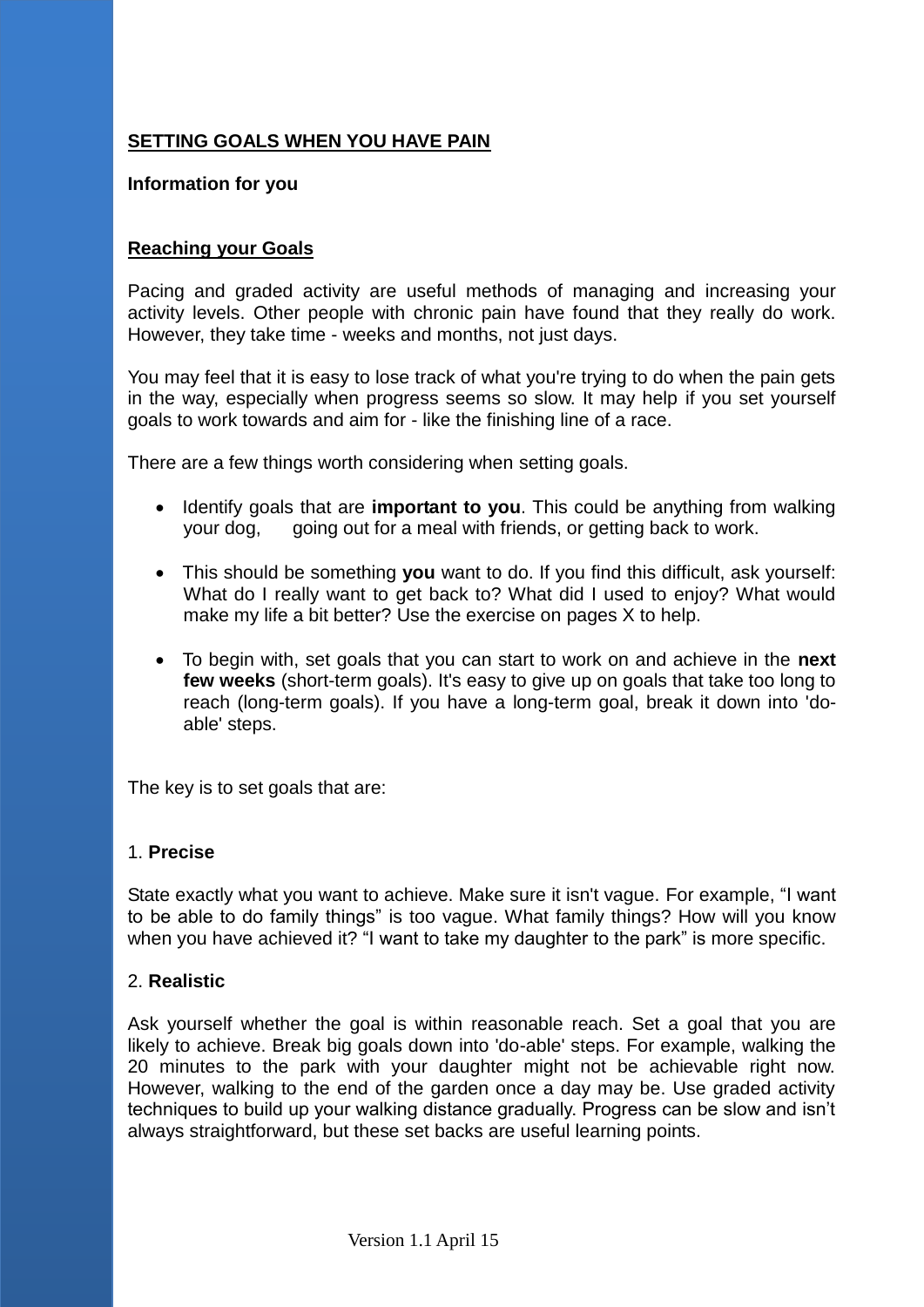## 3. **Time limited**

Try and decide on a time frame. Being able to track your progress encourages you to keep going and reach your goal. It may be that you feel a certain length of time is realistic. Alternatively, perhaps you have worked out how much progress you can

make in a week and then you can work out how long it will take you to reach your goal. Be generous with your timescales, set yourself up to do it!

#### **Some examples of goal setting**

Anna is 40 and has a long history of back pain. This has gradually got worse and she has been off work for the past six months. Her husband and two daughters are supportive and have been doing more and more to help around the house. However, deep down, Anna finds this frustrating and would like to be able to look after them as she used to.

## **Anna's Plan**

Goal: To make the evening meal

How I am going to achieve it: Tell my husband and daughters my goal and discuss with them what my physiotherapist has told me about pain and deconditioning.

Write a shopping list and ask my husband to go to the supermarket. Going to the supermarket on my own is a long-term goal!

Use pacing to break down preparing the meal into smaller steps and rest between steps.

When do I want to achieve it by: Tomorrow night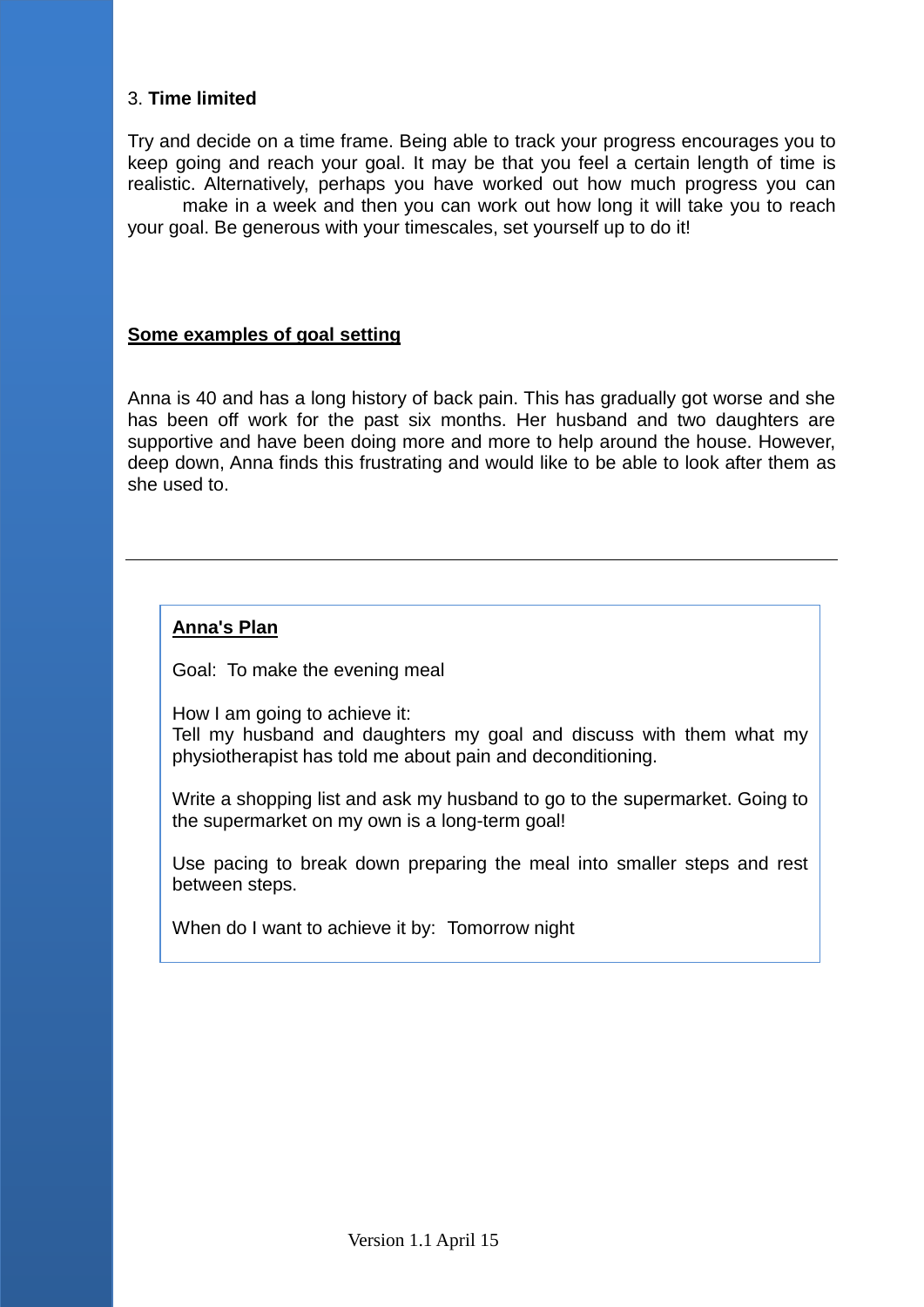Andrew stopped playing golf with his friends after developing lower back pain. The course is just over four miles long but he hasn't walked much further than half a mile or hit a golf ball since last summer.

He realised that playing a round of golf with his friends was a long-term goal. He broke it down into 'do-able' chunks (short-term goals) that he was confident he could achieve over 6 months.

## **Andrew's Plan**

Long-term Goal: Play a round of golf with my friends.

### **Short-term Goals:**

1. Draw up and stick to a **graded walking plan**. I can walk for half a mile at the moment without overdoing it. This is my starting point, and I will build up gradually to four miles, sticking to my plan on good and days.

2. I will go to the **driving range**. I think I could hit 20 balls without overdoing it. This is my starting point, and I will draw up and stick to a **graded activity plan**, building up gradually to 50 balls.

When do I want to achieve these goals by: Three months

### **Next short-term Goal:**

3. I will go to the golf course on my own. I think I could manage 6 holes without overdoing it. This will be my starting point, and I will draw up a **graded activity plan**, building up gradually to 18 holes.

When do I want to achieve this goal by: Six months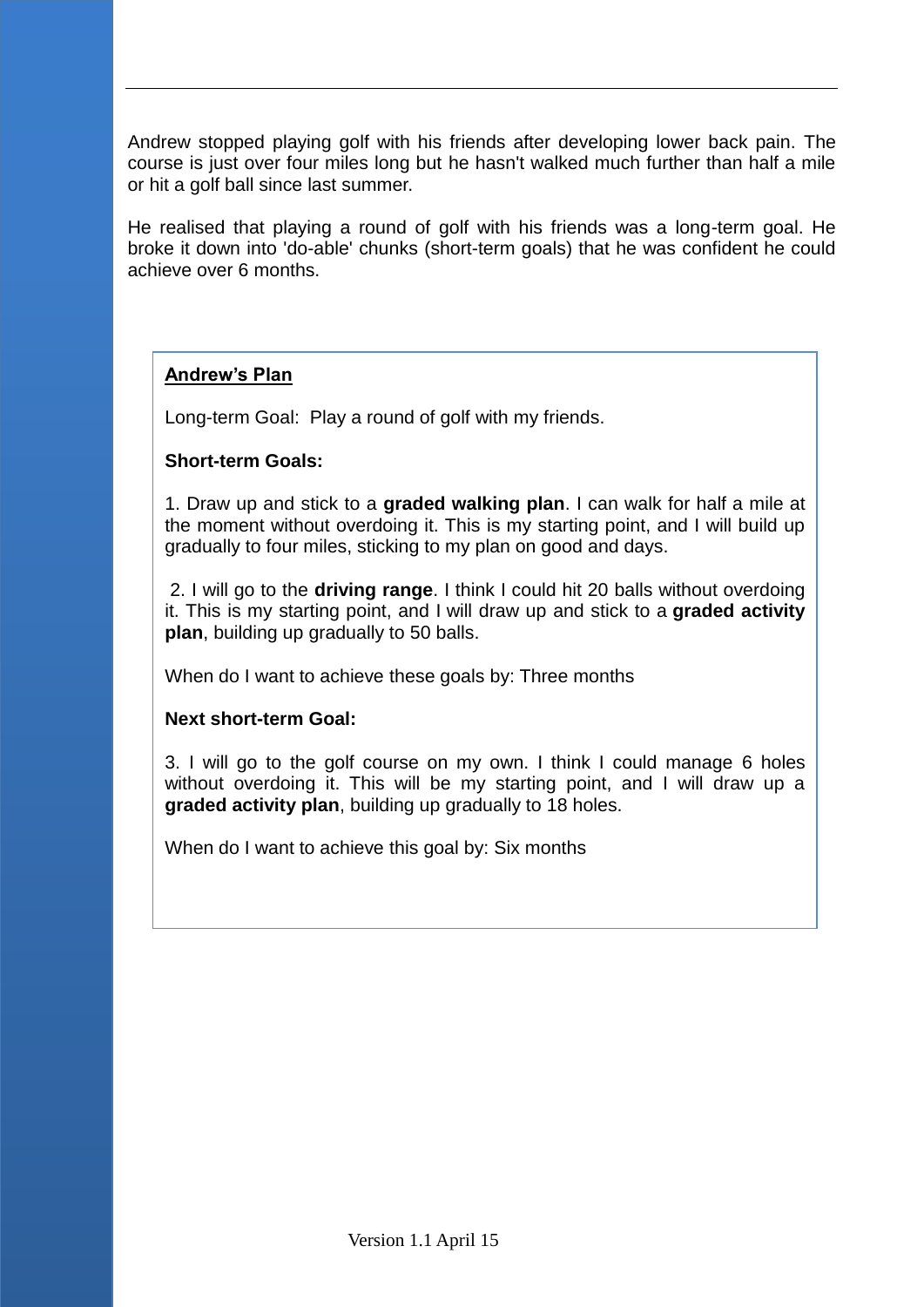# **Goal Setting Sheet**

## **Name:**

**Goal 1 =**

(Check that your goal is precise and realistic)

How am I going to achieve it?

[You may need to break long-term goals into 'do-able' chunks]

**Goal 2 =** 

(Check that your goal is precise and realistic)

How am I going to achieve it?

[You may need to break long-term goals into 'do-able' chunks]

Tell your family and friends what you are planning to achieve, they will be able to help and support you.

- Reward yourself when you have achieved your goal. Achieving our goals helps stimulate the production of feel good chemicals called endorphins, which help reduce pain, tiredness, stress and improve mood.
- If you are finding it difficult to set goals, this exercise might help you to identify goals, which are important to you.
- Setting goals is part of a series of reliable, evidence-based advice to support you along the way to improving your function and quality of life, with pain.

## **What are your Values?**

Deep down inside, what really matters to you?

Mark an X in each area of the dartboard, to represent where you stand today. An X in the Bull's Eye (the centre of the board) means that you are living fully by your values in that area of life. An X far from the Bull's Eye means that you are way off the mark